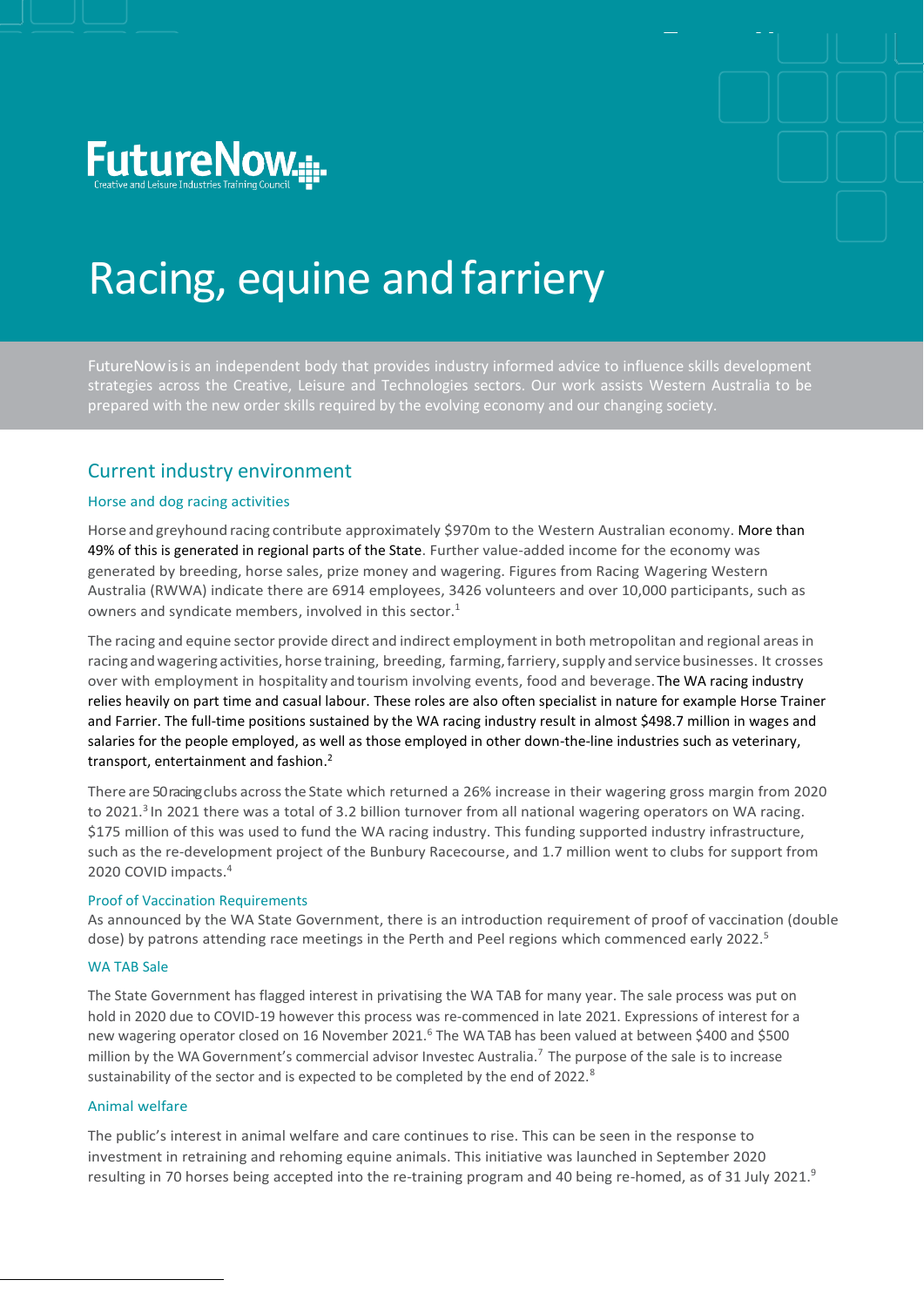## Workforce opportunities

There continues to be a small shortage of jockeys in Western Australia, however track riders and farriers occupations that underpin the sector are in short supply.

#### **Trackriders**

The Trackrider role involves exercising a racehorse under the instruction of the horse's trainer in preparation for races. As trackriders do not ride in races they don't have to be as light as a jockey. RWWA and horse training businesses face a constant challenge in attracting enough trackwork riders to sustain the industry given the physical nature of the work, the high risk in exercising horses, the timing of work (mostly in the early morning) and the part-time, casual nature of many of the jobs. Trackriders are employed by trainers, with most ending up freelance riding for several trainers.

There are currently 457 thoroughbred track riders in WA. This demonstrates the decline from 539 in the 2016/2017 season.<sup>10</sup> A Certificate III in Racing (Trackrider) is available in Western Australia. During times of trackrider shortages the industry has previously relied on experienced, but unqualified track riders on working holiday or other visa holders. This source of workers has been limited due to WA border closures during the 2020/2021 season.

#### Jockeys

The Western Australian racing industry operates with low numbers of professional and apprenticed jockeys. The sector held 2131 races during the 2020/2021 Western Australian racing year providing work for 55 licensed jockeys and 24 race riding apprentices. Thirty six percent of these races were metropolitan meaning travel outside the metropolitan region is a common occurrence for this role.<sup>11</sup> Jockey and race riding apprentice figures have remained relatively stable over the last 5 years and the current supply continues to just meet demandor be a small shortage.

#### Farriers

Farriers are responsible for keeping the horse hooves in good condition and placing the appropriate shoes on horses. This is a physically demanding job which means workers leave after a certain age. This, together with the small size of the workforce, make it vulnerable to increases in workforce demand. Currently this occupation isexperiencing intermittentshortages in WA predicted to continue unless supply can be increased. Apprenticeship training is available through the Certificate III in Farriery.

The farrier workforce is slowly declining from 25 in the 2016/2017 season to 16 in the 2018/2019 and 20 in the 2020/2021 season. Farrier training in Western Australia is provided by Education Services and Consultants, a registered training organisation based in South Australia. Whilst this arrangement has found industry support, there is concern surrounding the sustainability of this process as it is reliant on one key assessor.

#### Greyhound Trainer and Kennel Staff

Greyhound trainers usually start their role within a volunteer/hobby capacity and build up to part-time and full-time employment. Their employment is often reliant on their ability as a trainer and the success of their greyhounds. For this role they must demonstrate welfare conditions of the greyhounds and complete a training knowledge assessment. Kennel staff assist with the preparation of the greyhounds prior to the race. No prior experience is required for this type of role. There are usually 6 staff employed each race meet on a casual or part-time basis. In 2021 there were 4065 races held in WA.<sup>12</sup>